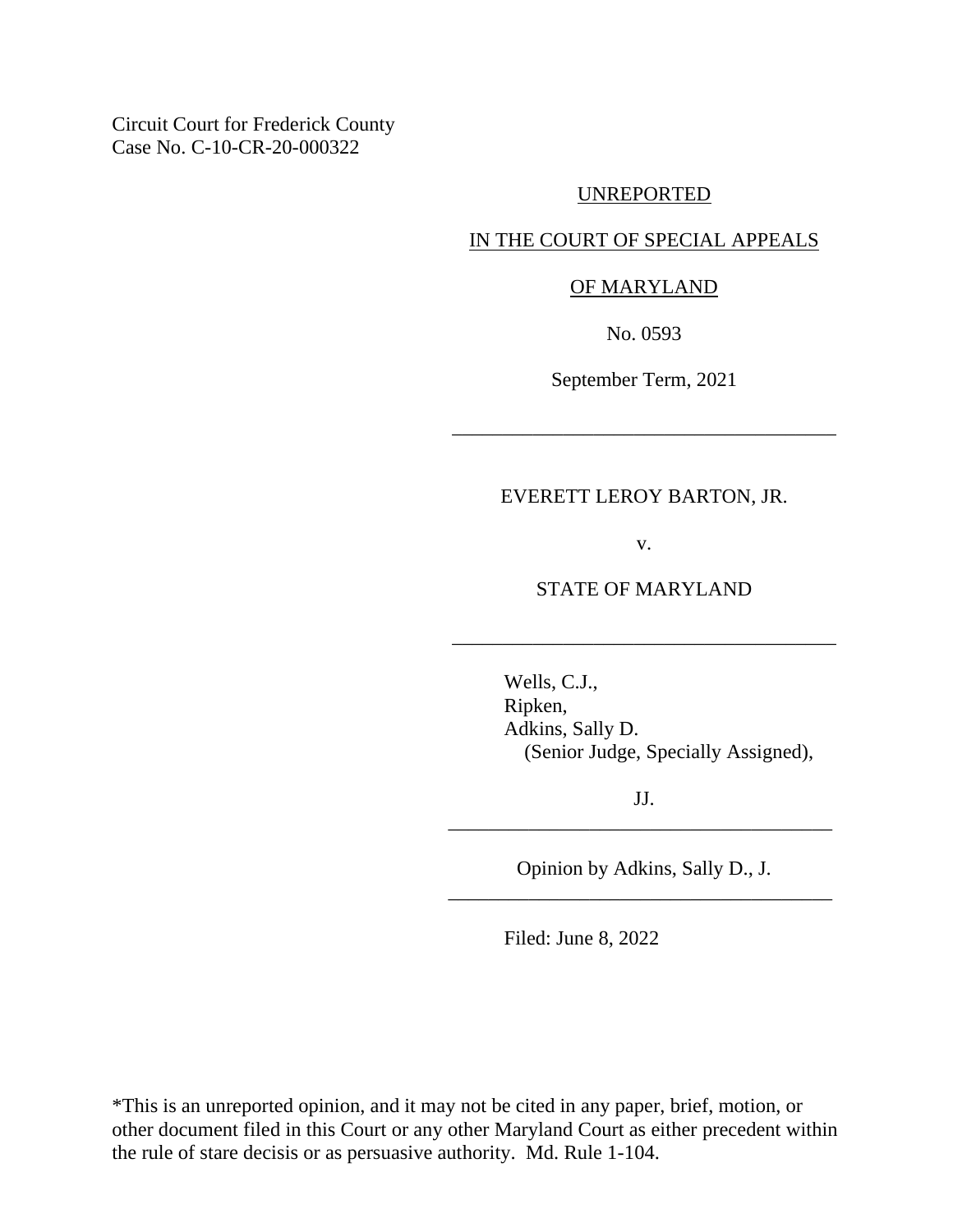Everett Leroy Barton, Jr. ("Appellant") was charged with first-degree and seconddegree assault of his wife. Mr. Barton elected to exercise his right to a trial by jury. During jury selection, defense counsel raised a *Batson<sup>1</sup>* challenge alleging the State used its peremptory strike to strike a potential juror on the basis of race. The State proffered that it was striking the potential juror because he did not answer any questions and because he worked in childcare, and children were witnesses in the case. The circuit court noted the defense's objection and overruled it. At the end of jury selection, the circuit court asked if the State and defense were satisfied. Both the State and defense answered in the affirmative. At the conclusion of the jury trial, Mr. Barton was convicted and later sentenced. This timely appeal followed.

Mr. Barton presents us with one question on appeal:

1. Did the trial court err when it denied defense counsel's *Batson* challenge?

Because we ultimately find that the defense did not preserve its *Batson* challenge, we affirm the conviction and sentence issued below.

# **FACTS AND PROCEDURAL HISTORY**

Mr. Barton was charged with first- and second-degree assault stemming from an alleged incident that took place between Mr. Barton and his wife on April 19, 2020 at their home in Frederick County. Police officers were dispatched to their home and, after collecting statements from the Bartons and observing injuries to Mrs. Barton, Mr. Barton was arrested.

<sup>1</sup> *Batson v. Kentucky*, 476 U.S. 79 (1986).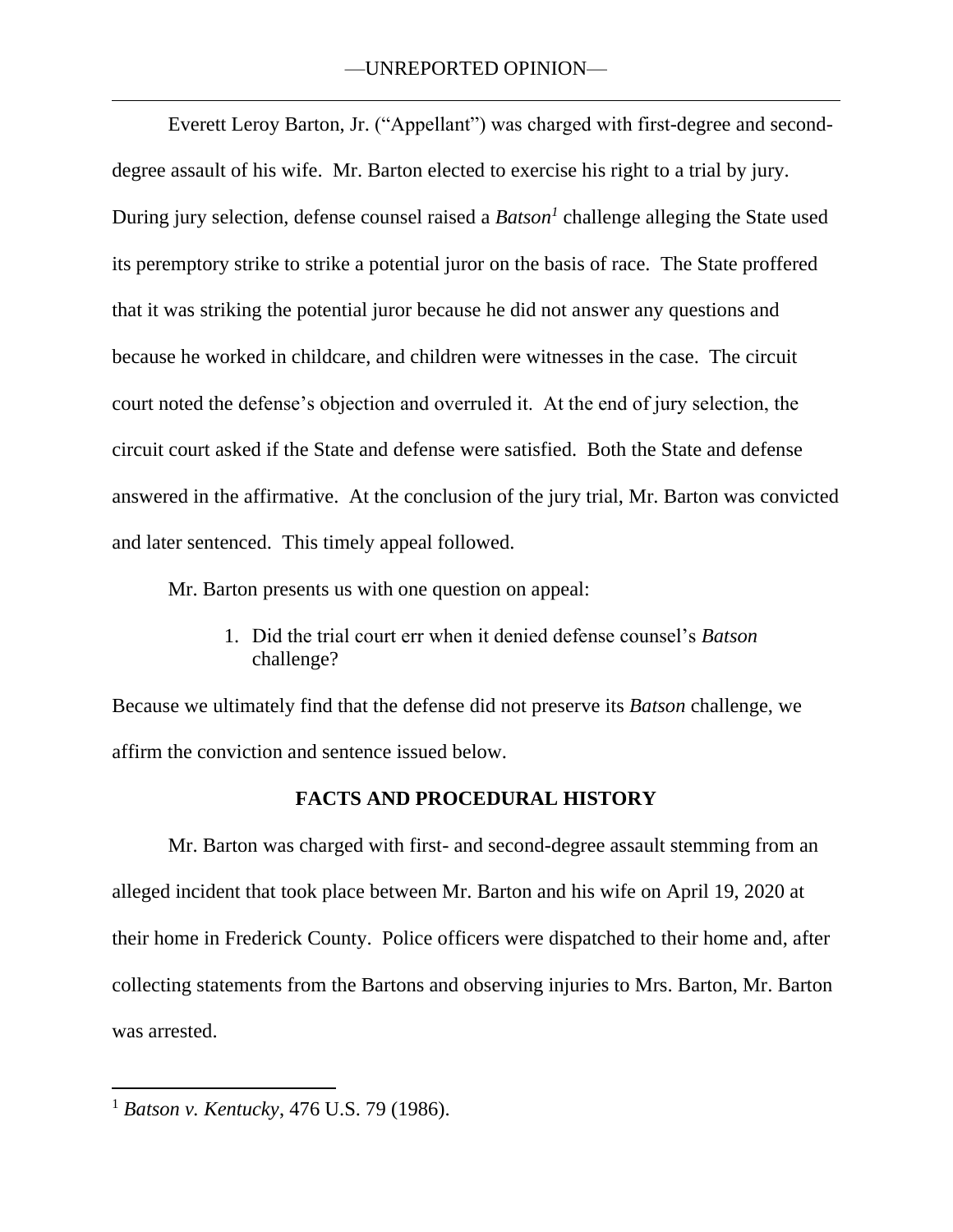Mr. Barton was indicted by grand jury on June 12, 2020 for first- and second-

degree assault related to the April 2020 incident. Mr. Barton pled not guilty and elected

to be tried by a jury. Mr. Barton's trial for assault began on June 1, 2021. During jury

selection, the State utilized one of its peremptory strikes to strike Juror 33—a Black man.

The following colloquy took place regarding Juror 33:

[CLERK]: Juror No. 33. Defense, do you seat or strike this juror?

[DEFENSE]: Please seat the juror.

[CLERK]: State?

[STATE]: Please strike the juror.

[COURT]: Sir, you may have a seat in the courtroom, and we will let you go here shortly.

[DEFENSE]: May we approach?

[COURT]: You may.

(Bench conference follows:)

[DEFENSE]: I'm going to make a *Batson* challenge at this time. The State has no other information about this particular juror other than the fact that he's in graduate school and he's 18 – I mean, sorry, that he's 36. It's clear that the State is seeking to strike him simply because he's African American.

[COURT]: Okay. Your client is not African-American. Is the –

[DEFENSE]: Doesn't matter.

[COURT]: – victim? I know. Is the victim?

[STATE]: No.

[COURT]: Okay. Are you striking the juror for any of those reasons?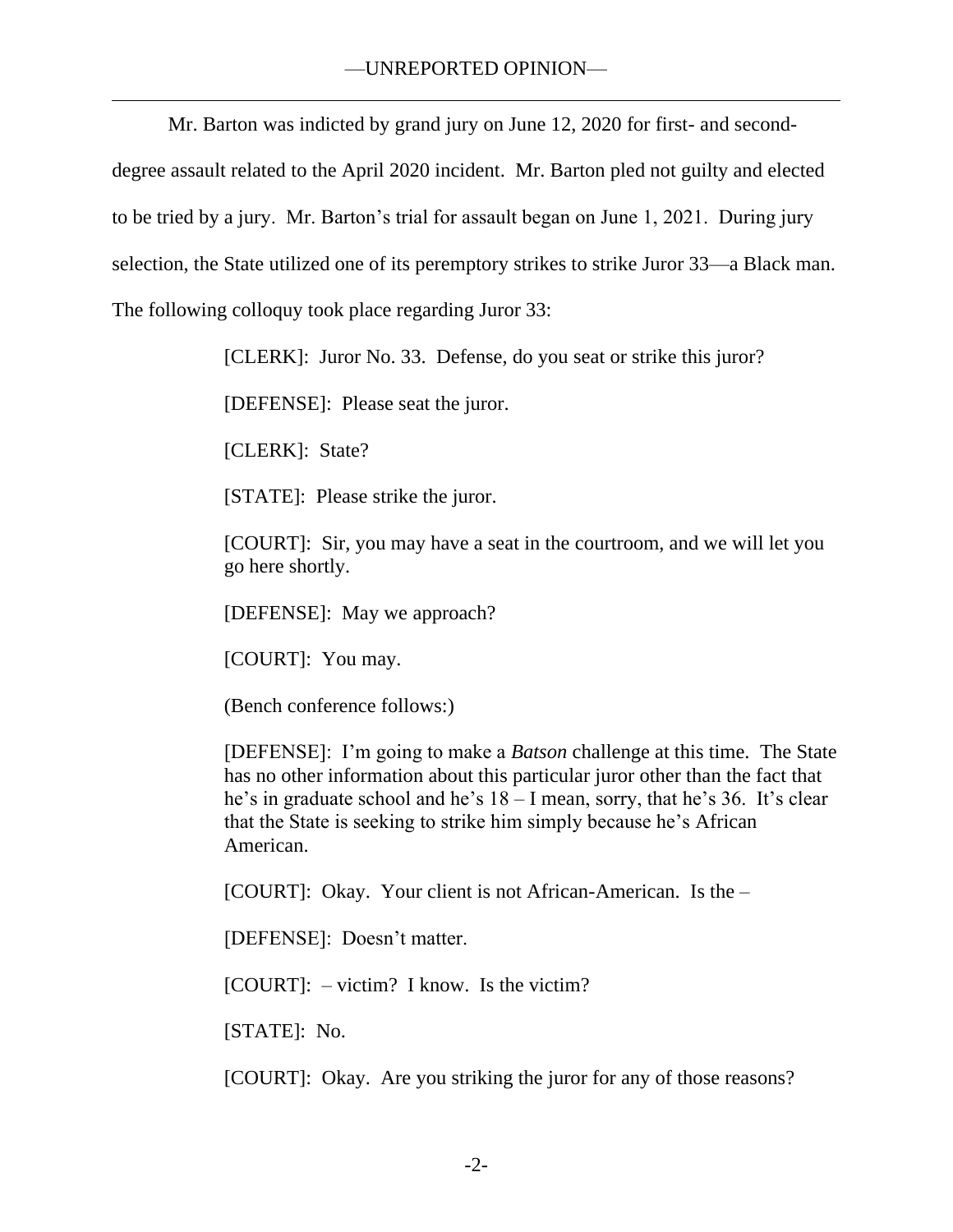[STATE]: No, Your Honor. He didn't answer any questions, wasn't able to gain a lot of information about him, so we, we struck him.

[COURT]: Okay.

[DEFENSE]: Your Honor, *Batson* says that just the lack of information in and of itself is not enough to strike a juror. There has to be some affirmative reason for striking the juror in  $a$  – even in a peremptory challenge, especially when an African-American juror is involved.

[STATE]: Your Honor, he's in childcare. I mean, our children are witnesses in this case. So –

[COURT]: Okay.

[DEFENSE]: The children are 17, Your Honor.

[COURT]: Right, but they're underage. Okay. Your objection is noted for the record, and it's overruled.

At the conclusion of jury selection, the trial judge asked counsel for both parties if

they were satisfied with the jury selection.

[COURT]: State satisfied?

[STATE]: Yes we are, Your Honor.

[COURT]: Defense satisfied?

[DEFENSE]: Yes, Your Honor.

[COURT]: All right. Approach, please.

(Bench conference follows:)

[COURT]: Just to – just to make sure the record is clear on your *Batson* challenge, there is an African-American juror on the jury.

[DEFENSE]: I know. Yes.

[COURT]: Okay. So – okay. Thank you.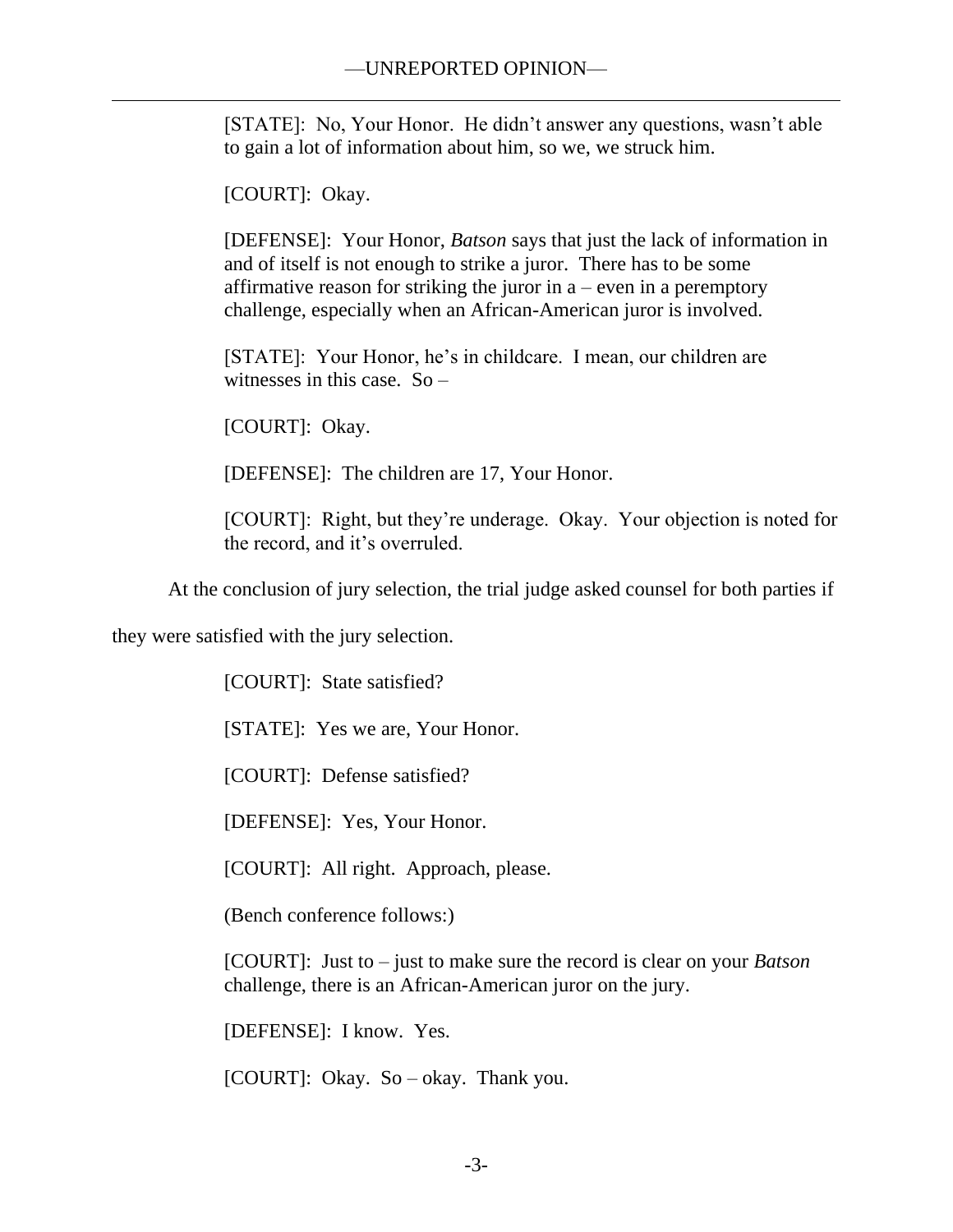After alternate jurors were selected, the jury was seated and the trial began. After a three-day jury trial, Mr. Barton was found guilty of first- and second-degree assault of his wife. Mr. Barton was sentenced to 25 years in prison with all but 15 years suspended and five years of supervised probation upon release.<sup>2</sup> This timely appeal followed.

# **DISCUSSION**

The United States Supreme Court ruled it was unconstitutional to discriminate on the basis of race in jury selection. *Batson v. Kentucky*, 476 U.S. 79, 97–98 (1986) ("The core guarantee of equal protection, ensuring citizens that their State will not discriminate on account of race, would be meaningless were we to approve the exclusion of jurors on the basis of . . . race."). Striking a juror on the basis of race not only violates the Equal Protection Clause of the Fourteenth Amendment, but also violates Article 24 of the Maryland Declaration of Rights. *Gilchrist v. State*, 340 Md. 606, 625 (1995).

Once a *Batson* challenge is raised, the trial judge must engage in the following three-step process:

> [First,] [t]he burden is initially upon the defendant to make a *prima facie* showing of purposeful discrimination. [Second,] [i]f the requisite showing has been made, the burden shifts to the State to come forward with a neutral explanation for challenging black jurors. Finally, the trial court must determine whether the defendant has carried his burden of proving purposeful discrimination.

*Whittlesey v. State*, 340 Md. 30, 46–47 (1995) (cleaned up).

<sup>&</sup>lt;sup>2</sup> The second-degree assault conviction was merged with the first-degree assault conviction for sentencing purposes.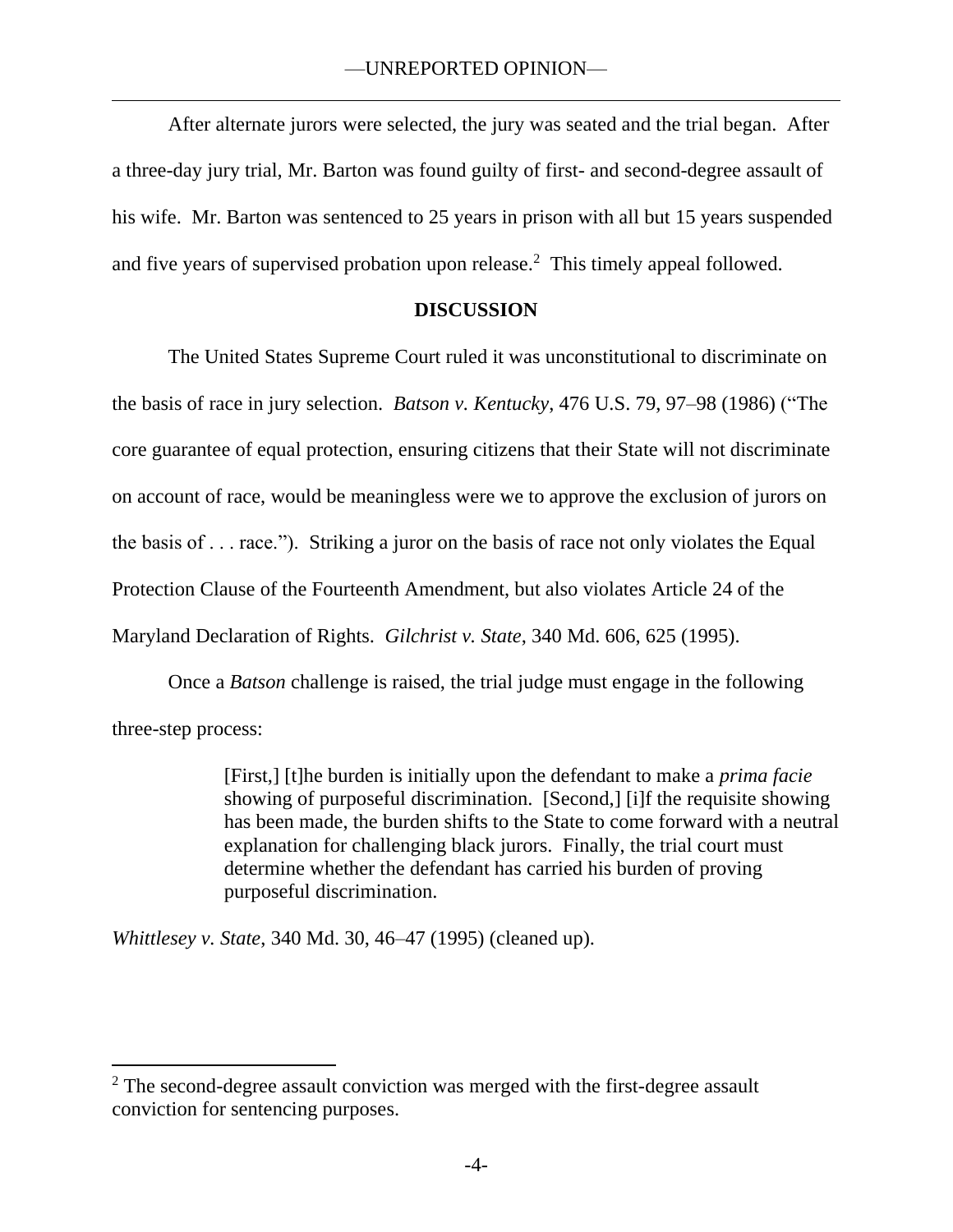### —UNREPORTED OPINION—

In this case, Appellant asserts that the State discriminated on the basis of race when striking Juror 33 and that the trial judge erred in denying defense counsel's *Batson*  challenge. We do not reach the merits of the *Batson* challenge because, as the State correctly asserts, Appellant did not properly preserve the *Batson* challenge for appeal.

The Court of Appeals has long held that a defendant's challenge to the inclusion or exclusion of a prospective juror "is ordinarily abandoned when the defendant or his counsel indicates satisfaction with the jury at the conclusion of the jury selection process." *E.g.*, *Gilchrist*, 340 Md. at 617 (quoting *Mills v. State*, 310 Md. 33, 40 (1987), *vacated on other grounds*, 486 U.S. 367 (1988)). A challenge to the inclusion or exclusion of a juror is properly preserved when the party raised a *Batson* challenge and excepted to the final composition of the jury. *See Edmonds v. State*, 372 Md. 314, 328 (2002).

At the conclusion of jury selection, defense counsel indicated he was satisfied, without exception. Appellant asks us to ignore defense counsel's affirmative satisfaction and infer exception because the trial judge stated at a bench conference—after he indicated satisfaction and for the *Batson* challenge record—that the jury included one Black juror. We do not infer exception from the trial judge's statements—defendant or defense counsel must affirmatively except to the jury selection. *See, e.g.*, *Ray-Simmons v. State*, 446 Md. 429, 440 (2016) (holding that the *Batson* challenge was preserved when defense counsel stated the jury was acceptable, except for prior objections); *Edmonds*, 372 Md. at 325–26, 328 (holding that defendant did not waive the *Batson* challenge when defense counsel again objected to the composition of the jury before it was impaneled).

-5-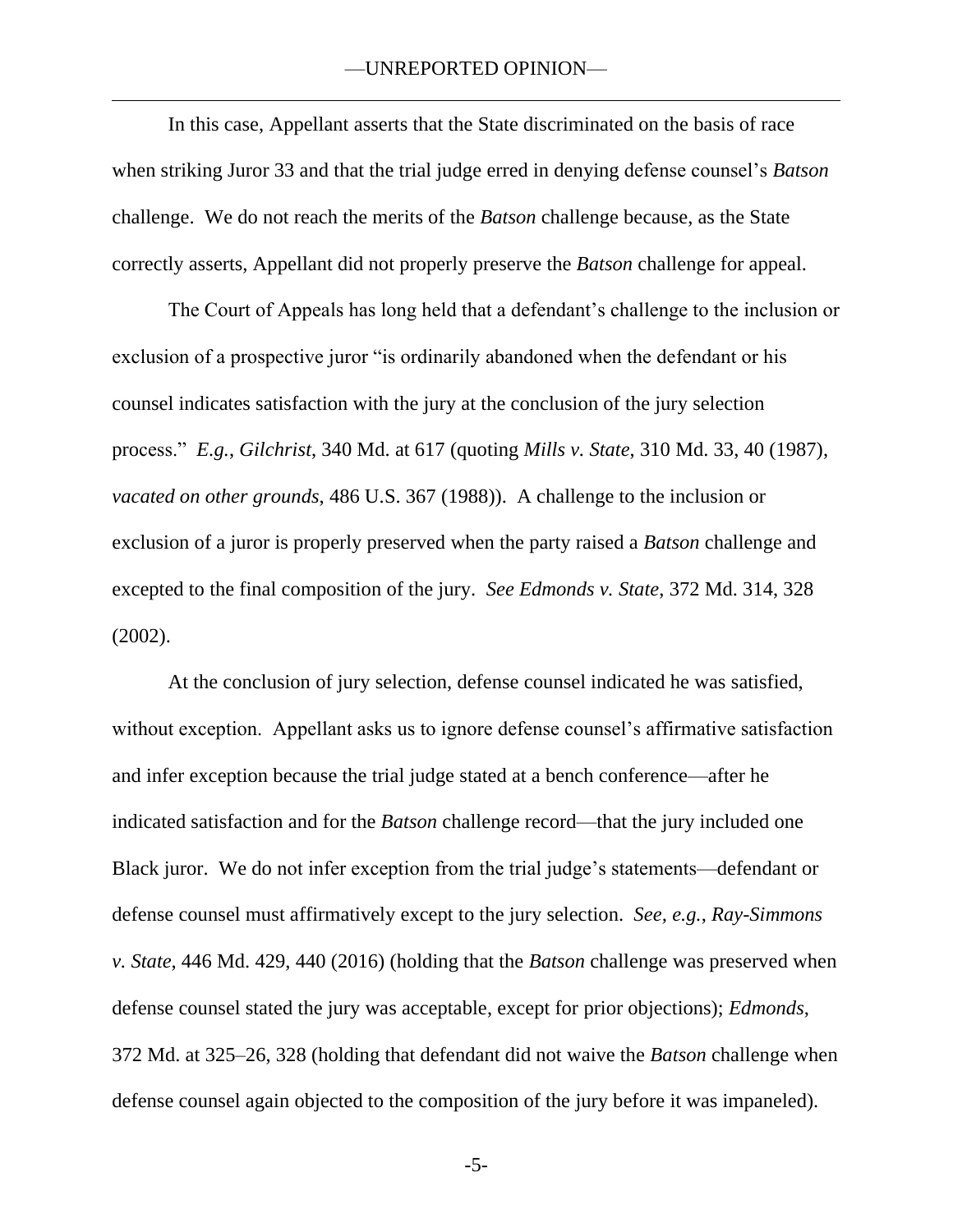Neither Mr. Barton nor his counsel raised an objection at the conclusion of jury selection, and instead defense counsel indicated his satisfaction with the jury. Without expressing any exception or qualification to his expression of satisfaction, Appellant abandoned and waived the *Batson* challenge.

Appellant asks us to (1) overrule *Gilchrist*, or (2) exercise plain error review. We deny both requests. The Court of Special Appeals does not have the authority to overrule decisions of the Court of Appeals. "The rulings of the Court of Appeals remain the law of this State until and unless those decisions are either explained away or overruled by the Court of Appeals itself." *Foster v. State*, 247 Md. App. 642, 651 (2020) (cleaned up) (quoting *Scarborough v. Altstatt*, 228 Md. App. 560, 577 (2016)).

With regard to plain error review, Appellant does not meet the criteria to qualify for such review. In order to obtain plain error review, the following four prongs must be met:

> First, there must be an error or defect—some sort of deviation from a legal rule—that has not been intentionally relinquished or abandoned, i.e., affirmatively waived, by the appellant. Second, the legal error must be clear or obvious rather than subject to reasonable dispute. Third, the error must have affected the appellant's substantial rights, which in the ordinary case means he must demonstrate that it affected the outcome of the district court proceedings. Fourth and finally, if the above three prongs are satisfied, the court of appeals has the discretion to remedy the error discretion which ought to be exercised only if the error seriously affects the fairness, integrity or public reputation of judicial proceedings.

*State v. Rich*, 415 Md. 567, 578 (2010) (cleaned up) (quoting *Puckett v. U.S.*, 556 U.S. 129, 135 (2009)).